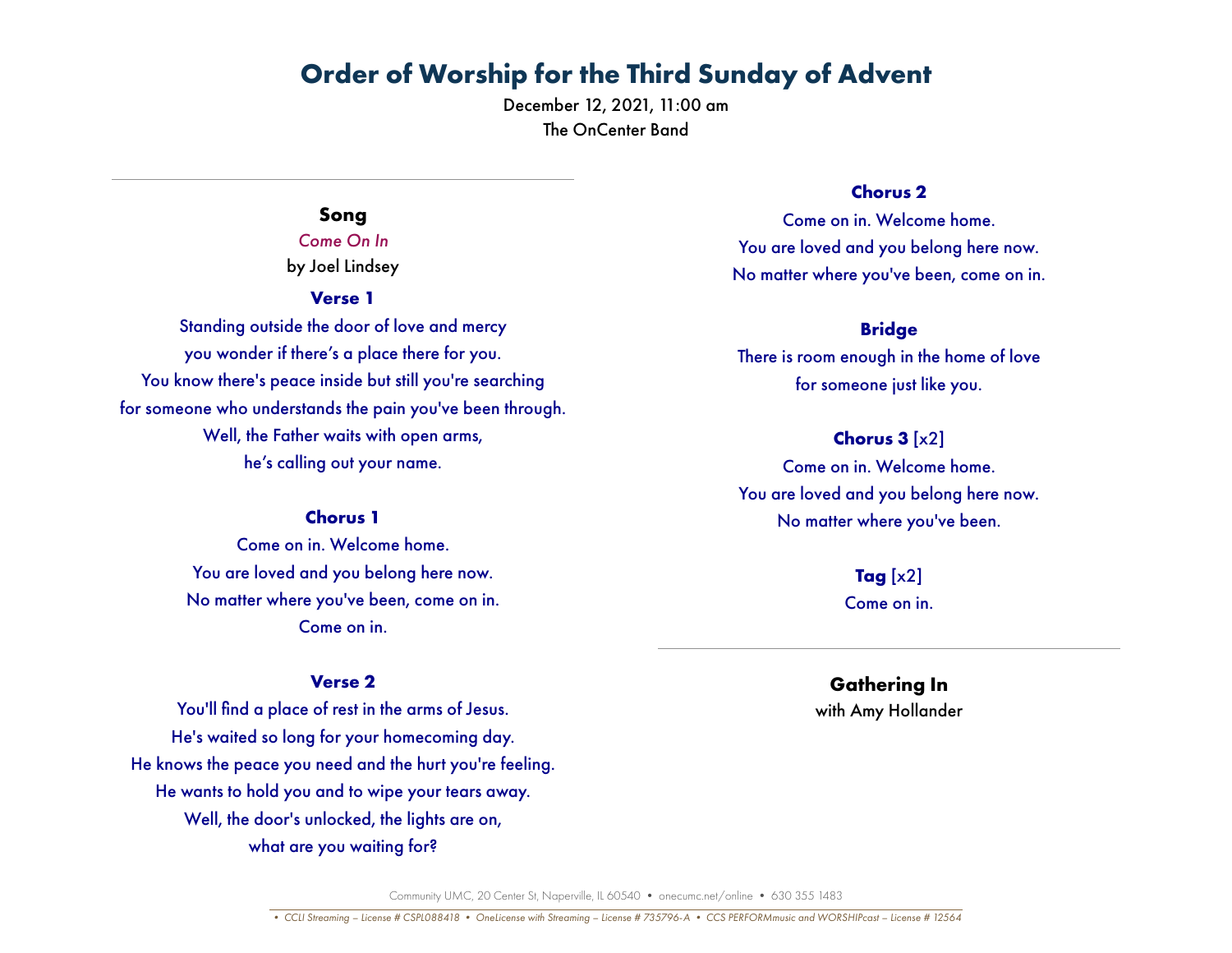December 12, 2021, 11:00 am

# **Candle Lighting**

*Joy*

with Melissa, Owen, Ian & Autumn DeCamp A: Joy is seeing people you love after months apart.

B: Joy is hearing, "Come on over, it has been too long!"

A: Joy is the stretches and giggles of a newborn child.

B: Joy is making it home when the journey is long. A: Joy is your dog sliding to meet you at the door. B: Joy is the energy of a new season.

A: Joy is feeling found when you thought you were lost.

B: So today we light the candle of joy, because the welcome God has for us is nothing short of joyful. A: Rest in that good news. Let it wash over you.

B: Family of faith, we are close to home. Amen.

# **Song**

*Joy to the World (Unspeakable Joy)*

Traditional Hymn: Lyrics by Isaac Watts, music by George F Handel arranged and additional chorus by Chris Tomlin, Ed Cash & Matt Gilder

# **Verse 1**

Joy to the world! The Lord is come. Let earth receive her King. Let every heart prepare him room and heaven and nature sing, and heaven and nature sing, and heaven and heaven and nature sing!

# **Verse 2**

Joy to the world! The Saviour reigns. Let all their songs employ. While fields and floods, rocks, hills, and plains repeat the sounding joy, repeat the sounding joy. Repeat, repeat the sounding joy!

# **Chorus**

Joy, unspeakable joy! An overflowing well, no tongue can tell!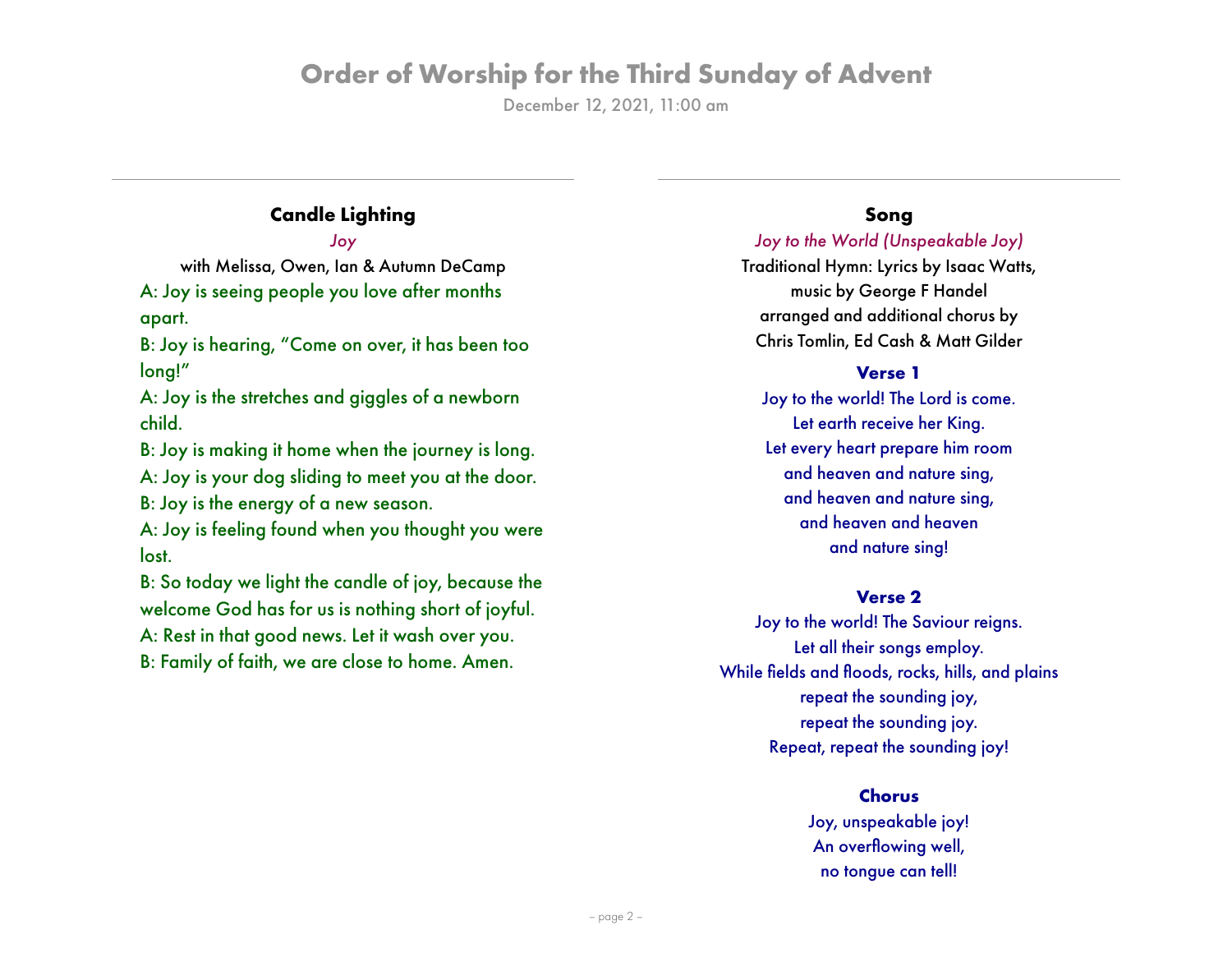December 12, 2021, 11:00 am

Joy, unspeakable joy rises in my soul, never lets me go!

#### **Verse 3**

He rules the world with truth and grace and makes the nations prove the glories of his righteousness and wonders of his love, and wonders of his love, and wonders, wonders of his love!

#### **Chorus**

#### **Greet your Community**

with Amy Hollander

## **Song**

# *Big House*  by Audio Adrenaline

Come and go with me to my Father's house. *[x2]* It's a big, big house with lots and lots of room. A big, big table with lots and lots of food. A big, big yard where we can play football. It's a big, big house, it's my Father's….house!

**Time for Young Disciples**

with Beth Hagemeyer

## **Advent Poem** *Advocating for Home*

by Rev Sarah Speed with June Green I know you don't feel at home in your body. Your clothes don't feel right. Your bones don't feel right. Your name, just a word that people have labeled you with. I see the way you try on pronouns like I try on clothes, looking for something—anything—that feels right.

And what I would give to build you a shelter a safe space where you could be, a home where you were safe and free. What I would give to carve out some room for you to process and grieve and dance and sing your way into your true self.

> But I know it's not that easy. My hands cannot build you safety.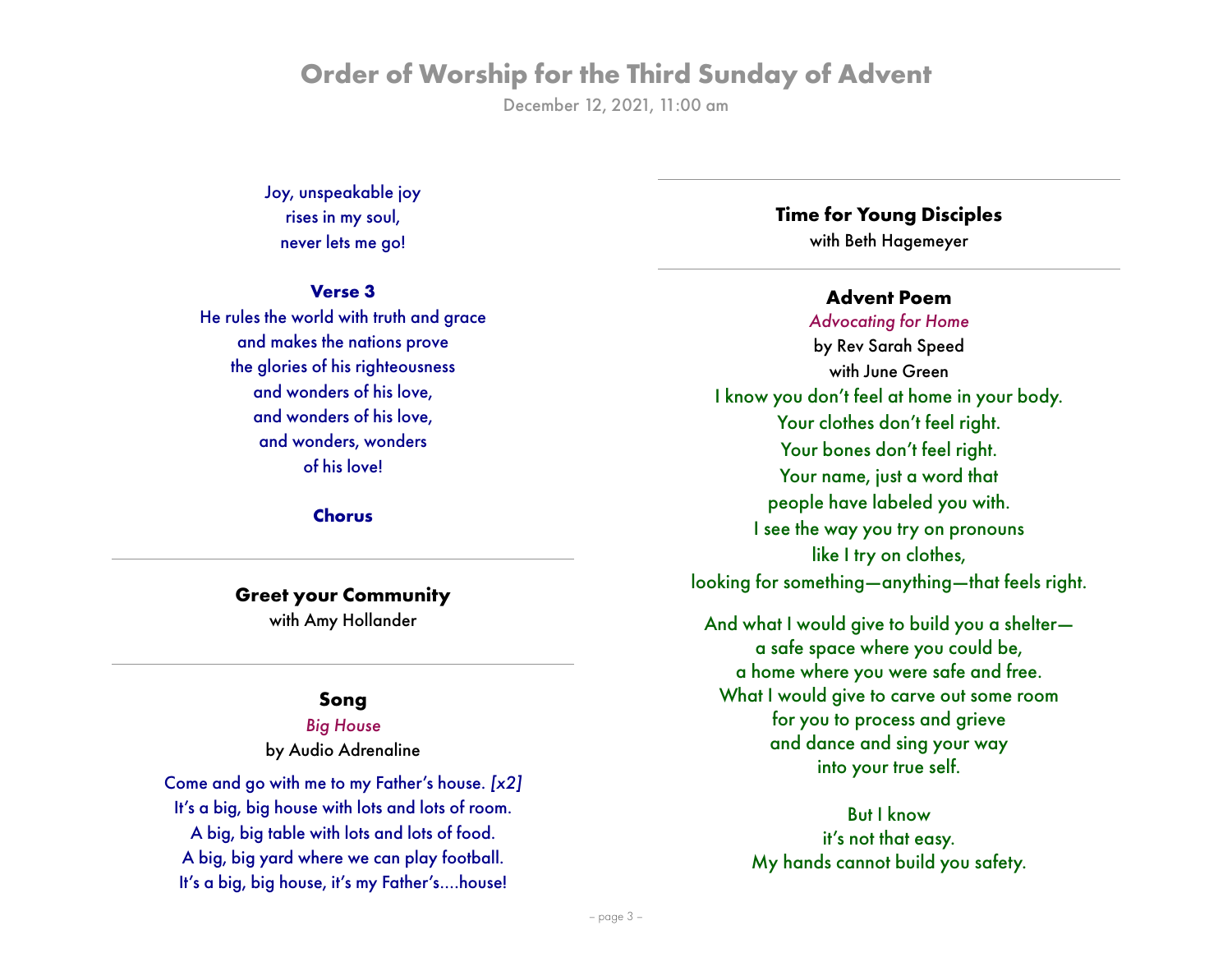December 12, 2021, 11:00 am

My words cannot give you time. My heart cannot be home enough. So until the day when you are truly at home, I will keep marching for you. I will keep advocating for the home you deserve the home in your own skin. I will keep praying. I will give you my second coat, and the shirt off my back, and the food from my table. I won't give up on preparing the way.

A voice is calling out in the wilderness. Do you hear it? There's more for us here than has been before.

# **Scripture** with Dale Zimmerman

Luke 3:1-18

3:1 In the fifteenth year of the reign of Emperor Tiberius, when Pontius Pilate was governor of Judea, and Herod was ruler of Galilee, and his brother Philip ruler of the region of Ituraea and Trachonitis, and Lysanias ruler of Abilene, 2during the high priesthood of Annas and Caiaphas, the word of God came to John son of Zechariah in the wilderness. 3He went into all the region around the Jordan, proclaiming a baptism of repentance for

the forgiveness of sins,  $4$  as it is written in the book of the words of the prophet Isaiah,

"The voice of one crying out in the wilderness: 'Prepare the way of the Lord, make his paths straight. <sup>5</sup> Every valley shall be filled, and every mountain and hill shall be made low, and the crooked shall be made straight, and the rough ways made smooth; 6and all flesh shall see the salvation of God.'"

 $7$  John said to the crowds that came out to be baptized by him, "You brood of vipers! Who warned you to flee from the wrath to come? 8Bear fruits worthy of repentance. Do not begin to say to yourselves, 'We have Abraham as our ancestor'; for I tell you, God is able from these stones to raise up children to Abraham. <sup>9</sup>Even now the ax is lying at the root of the trees; every tree therefore that does not bear good fruit is cut down and thrown into the fire."

<sup>10</sup> And the crowds asked him, "What then should we do?" <sup>11</sup> In reply he said to them, "Whoever has two coats must share with anyone who has none; and whoever has food must do likewise." <sup>12</sup> Even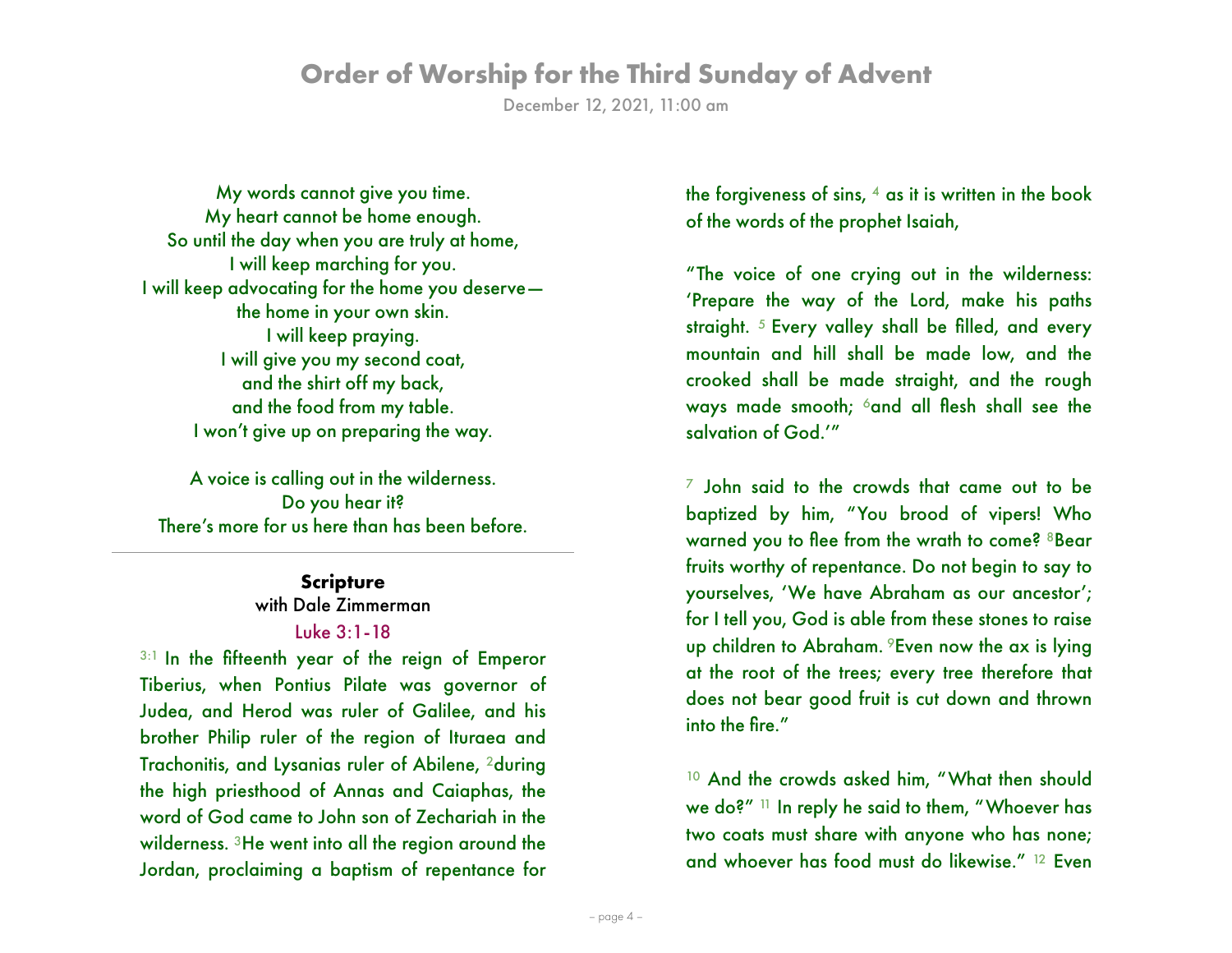December 12, 2021, 11:00 am

tax collectors came to be baptized, and they asked him, "Teacher, what should we do?" <sup>13</sup> He said to them, "Collect no more than the amount prescribed for you." <sup>14</sup> Soldiers also asked him, "And we, what should we do?" He said to them, "Do not extort money from anyone by threats or false accusation, and be satisfied with your wages."

<sup>15</sup> As the people were filled with expectation, and all were questioning in their hearts concerning John, whether he might be the Messiah, <sup>16</sup> John answered all of them by saying, "I baptize you with water; but one who is more powerful than I is coming; I am not worthy to untie the thong of his sandals. He will baptize you with the Holy Spirit and fire.  $17$  His winnowing fork is in his hand, to clear his threshing floor and to gather the wheat into his granary; but the chaff he will burn with unquenchable fire."

<sup>18</sup> So, with many other exhortations, he proclaimed the good news to the people.

## **Message**

*A Home for All* with Pastor Hannah

# **Prairie Prayer Partners & Prayer for Community**

with Pastor Jeremiah

### **Mission Minute**

with Amy Hollander

## **Song**

## *Echo*

by Alexander Pappas, Chris Brown, Israel Houghton, Matthew Ntlele & Steven Furtik arranged by Dustin Loehrs

## **Verse 1**

When night has fallen, when fear is common, still you're calling me. When faith is lost and my hope exhausted you will be my strength.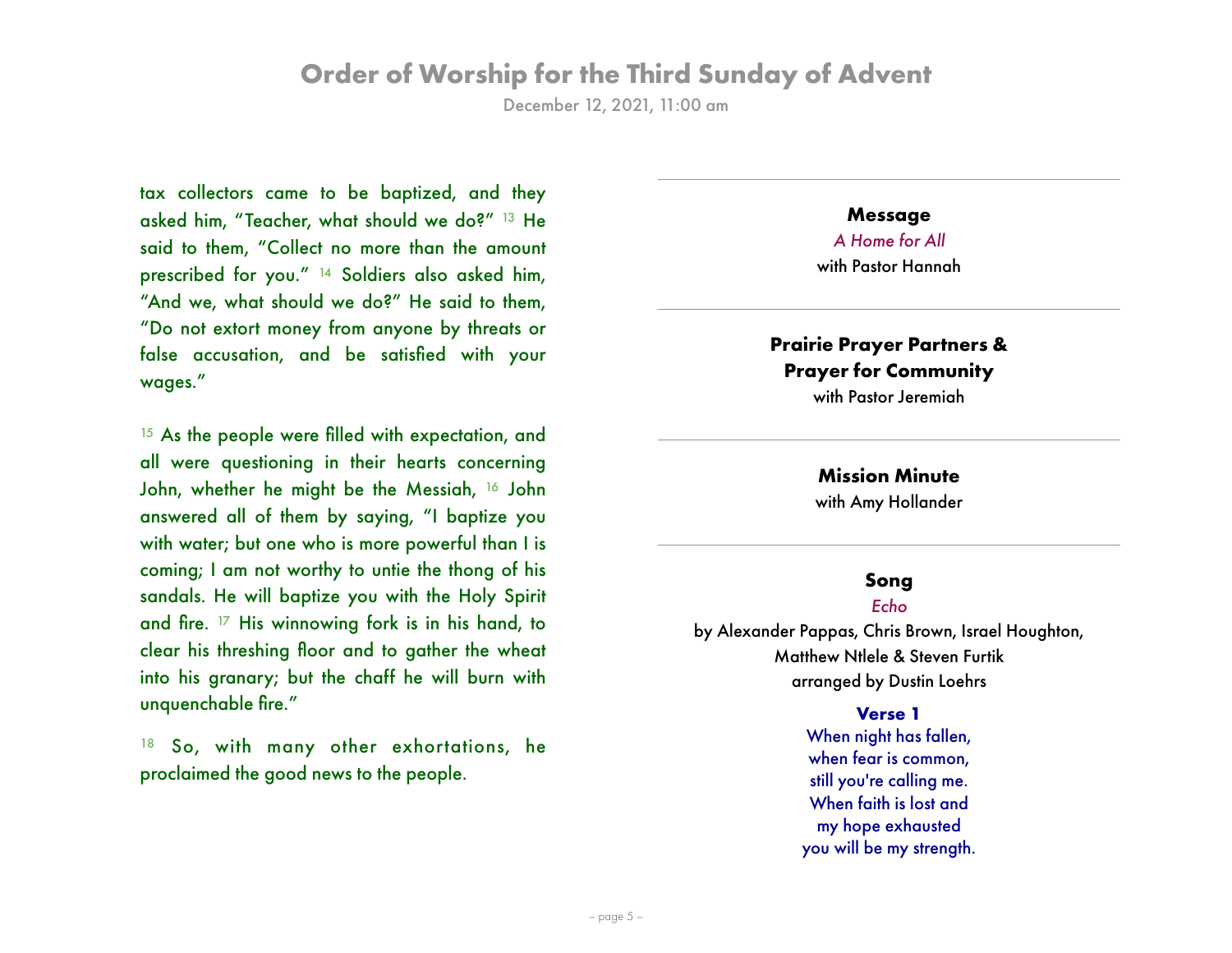December 12, 2021, 11:00 am

## **Pre-chorus**

When my mind says I'm not good enough, God, you're enough for me. I've decided I'm not giving up, you won't give up on me. You won't give up on me.

### **Chorus**

Your love is holding on and it won't let go. I feel it breaking out like an echo. Your love is holding on and it won't let go.

**Tag 1** I feel it breaking out like an echo. Echo in my soul, soul.

### **Verse 2**

In ev'ry season you keep repeating promises to me. Now there's no stopping what you have started til it is complete.

#### **Pre-chorus**

#### **Chorus**

**Tag 2** Echo in my soul, soul. In my soul, soul.

### **Pre-chorus**

**Chorus**

**Tag 3** Echo in my soul.

### **Offertory Invitation**

with Pastor Jeremiah

## **Song**

#### *Thank You*

by Chandler Moore, Dante Bowe & Stephanie Gretzinger arranged by Dustin Loehrs

#### **Verse 1**

I can sing a billion songs, dance till my feet are numb, spin till I'm empty and poor, can't praise you enough.

#### **Verse 2**

I can shout till my voice gives way,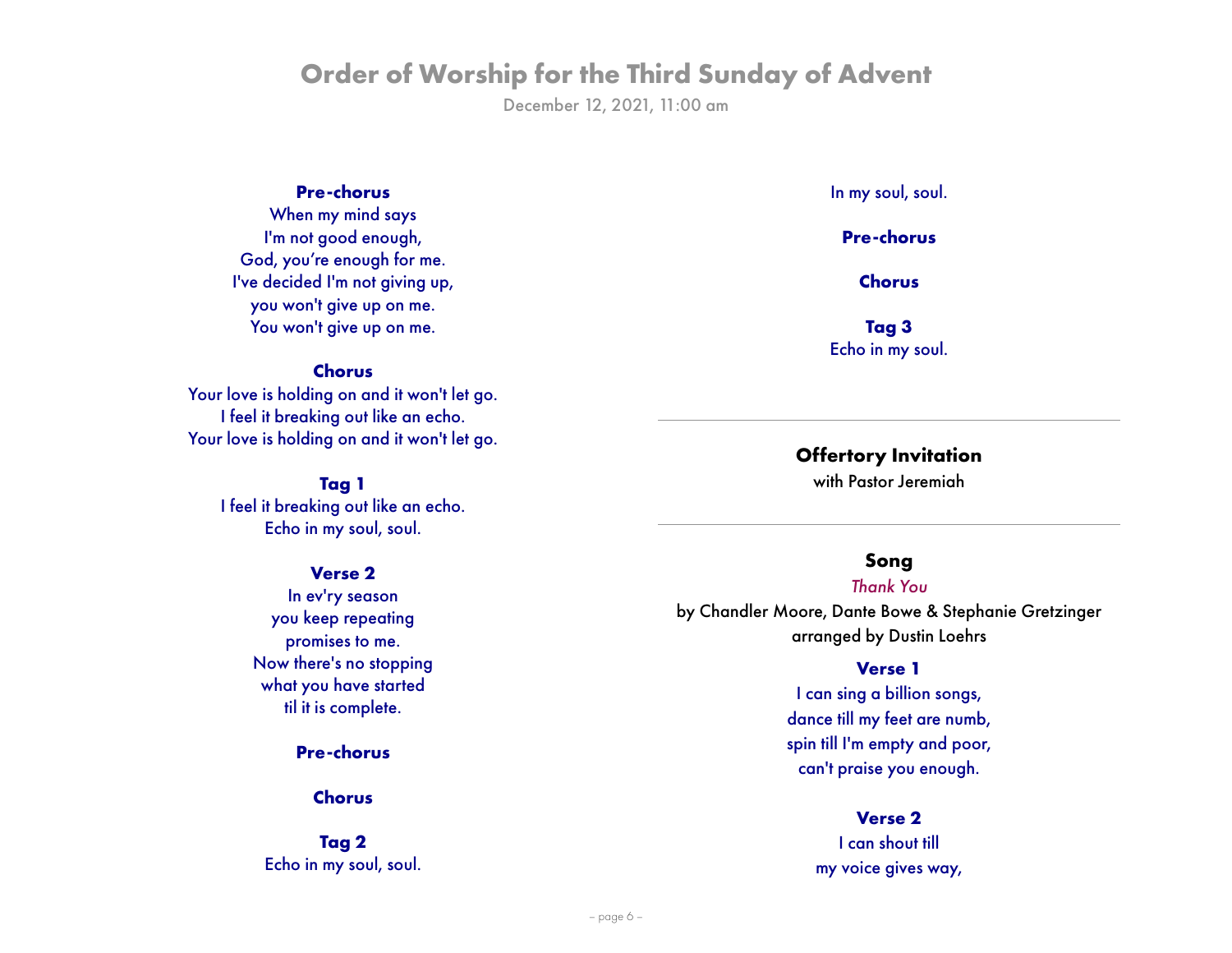December 12, 2021, 11:00 am

leap till I have no strength, lose my breath tryin' to explain, can't praise you enough.

> **Pre-chorus** And if time were to stall I can never tell it all. Words are few this will have to do

**Chorus** [x2] I just want to thank you. I just want to thank you. I just want to thank you. I'm so grateful.

## **Verse 3**

You sang till I found my song. You danced till my heart woke up. Now I move to the rhythm of love, can't praise you enough.

## **Verse 4**

You wept till I found my way. Lost your breath dying to save. I'll never go back to that grace. I can't praise you enough.

### **Pre-chorus**

**Chorus**

# **Bridge**

I'm standing in the promise, surrounded by your goodness. You have overwhelmed us, hallelujah. I'm standing in the promise, surrounded by your goodness. You're just getting started, hallelujah.

## **Pre-chorus**

#### **Chorus**

#### **Ending**

We just want to thank you. We just want to thank you. We just want to thank you. We're so grateful.

#### **Announcements**

with Pastor Hannah